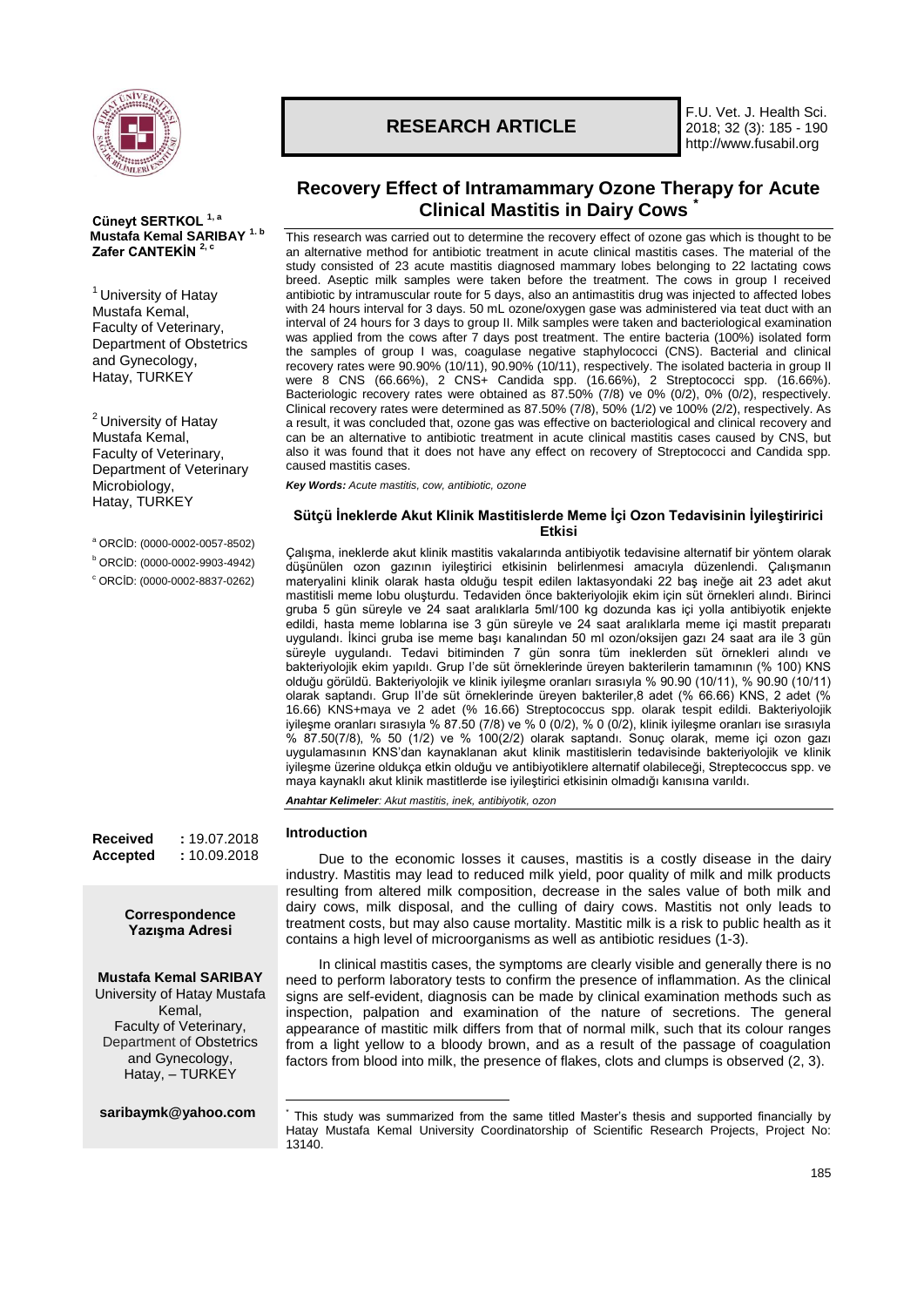In clinical mastitis cases, in order to prevent severe tissue damage, the infectious agent needs to be rapidly eliminated from the body. Therefore, antibiotic therapy is reported as the most effective treatment method for these cases. Antibiotics used for the treatment of mastitis can be administered by intramammary, intramuscular or intravenous route. Due to the presence of the blood-udder barrier, excluding peracute and acute cases, in general antibiotics are preferred to be administered locally, whilst in peracute and acute mastitis cases associated with local oedema, the blockage of the mammary ducts and the impairment of the blood-udder barrier, it is suggested to combine intramammary and systemic antibiotic treatment (4, 5).

The effects of ozone gas administration on the organism include the activation of cell metabolism, the increase of the oxygen transport capacity of haemoglobin, and thus, the increase of tissue oxygen levels through the induction of erythrocyte metabolism, the strengthening of the immune system and the decrease of free radical levels (6, 7). Li et al*.* (8) reported that the phagocytic activity of neutrophil leukocytes and macrophages increase within 3 to 24 h after ozone gas administration. Medical ozone is a mixture of 5% ozone and 95% oxygen. Ozone gas is produced from pure oxygen using medical ozone generators. The production of ozone is aimed at the supply of the oxygen required by tissues and cells. Ozone gas shows its therapeutic effect by activating the production of cytokines in leukocytes, increasing the production of antibodies, and stimulating phagocytosis. Furthermore, ozone gas has bactericidal effect and disrupts the lipoprotein structure in the cell membrane of bacteria (9-11).

The main problem encountered with mastitis is the obligation to discard milk due to residues resulting from antibiotic treatment. Thus, the use of ozone gas is considered as a feasible alternative method for the treatment of mastitis given that ozone is cheaper and does not cause any harmful residue in milk (12).

This study was aimed at the isolation and identification of the causative agent(s) of clinical mastitis cases encountered in the study region and at the investigation of the therapeutic effect of ozone gas, used as an alternative to antibiotics.

#### **Materials and Methods**

Twenty-three udder lobes belonging to 22 lactating cows, displaying signs of acute clinical mastitis were confirmed to be infected by clinical examination constituted the material of the study. The animals included in the study were housed in tie-stall barns.

The animals were clinically examined for mastitis and their milk was physically examined with the strip-cup test. The teats of the inflamed quarters were cleaned with 70% alcohol solution before milking into a cup, and the milk samples were transferred into 50 mL-sterile tubes for bacteriological analysis. Milk samples were transferred under cold-chain conditions. After the inflamed quarters were emptied, in order to clear the ducts that were blocked by inflammation products, a proteolytic enzyme (Masti Veyxym® , Ekomed) was administered into the udder and this procedure was repeated throughout the treatment period.

Animals displaying a deterioration of the general medical condition were first given 5-10 L of isotonic electrolyte solutions and 500 mL of 30% dextrose solution by IV route, and also flunixin meglumine (Fulimed® , Alke) at a dose of 22 mg/kg to eliminate the effects of inflammation, by IV route within the first 1-2 h. Next, the cows were assigned to two groups. The first group (Group I, n=11) was administered with a parenteral antibiotic containing 200.000 IU/mL of benzylpenicillin procaine and 200 mg/mL of dihydrostreptomycin sulphate (Combiotic S® , Pfizer) at a dose of 5 mL/100 kg by intramuscular route for a period of 5 days at 24 h intervals. An anti-mastitis preparation (Tetra delta LC® , Pfizer) containing 100 mg/mL of novobiocin sodium, 150 mg/ml of neomycin sulphate, 100 mg/mL of procaine penicillin, 125 mg/mL of dihydrostreptomycin sulphate, and 10 mg/mL of prednisolone was administered into the inflamed quarters for a period of 3 days at 24 h intervals. In the second group (Group II, n=11), 50 mL of an ozone/oxygen gas mixture, containing ozone at a concentration of 60 μg/ml, was aspirated from an ozone generator (Genozon® ) into a plastic syringe and infused into the teat canal for a period of 3 days at 24 h intervals.

**Microbiological Examination:** Before starting treatment, the milk samples taken from the teats of the inflamed quarters were inoculated at the Microbiology Laboratory for isolation and identification. At the laboratory, the milk samples were first applied Gram staining for bacterioscopy, and the findings obtained by microscopic examination were recorded. The milk samples were inoculated onto blood agar and MacConkey's agar and incubated at 37 $\degree$ C for 2-3 days under aerobic conditions. The colonies that grew upon cultivation were applied bacteriological biochemical tests for species identification. Furthermore, all of the samples were also inoculated onto Sabouraud's dextrose agar and incubated at  $25^{\circ}$ C for 7-10 days for species identification at genus level for yeast and fungi. Seven days after the end of treatment, again milk samples were taken from both groups for bacteriological inoculation. The clinical cure rate was determined on the basis of the detection of the normalisation of the udder tissue and milk upon examination performed 7 days after the end of treatment.

**Ethical Considerations:** All the experimental procedures followed in this study were approved by the Animal Experiments Local Ethics Committee of Hatay Mustafa Kemal University with the number of Decision 2014-8 / 6.

**Statistical Analysis:** The data obtained in the present study were analysed with the chi-square test using the Statistical Software Package for the Social Sciences (SPSS 21.0).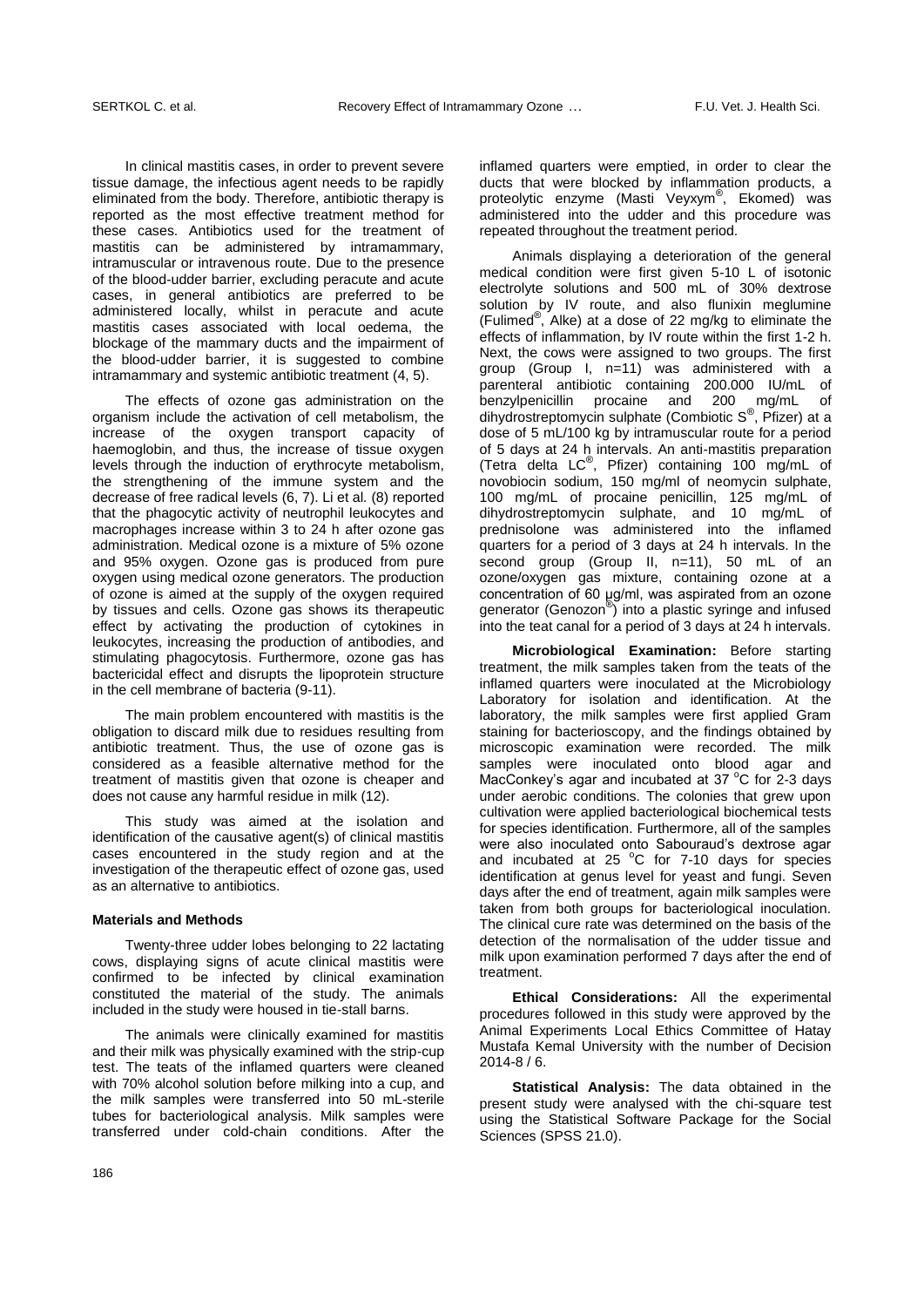## **Results**

At the clinical examination performed before the starting the treatment, 13 (59%) of the cows were determined to have a body temperature above 39.5○C. The general medical condition of the animals was determined to have deteriorated more or less, and inflammation signs of pain, swelling, heat and redness were observed in the inflamed quarters. Furthermore, none of the milk samples taken from the inflamed quarters displayed a normal appearance.

In the study, 23 quarters belonging to 22 cows were determined to be inflamed due to acute mastitis. In one of the animals included in the group that received ozone treatment, 2 quarters were determined to be inflamed. The microbiological inoculation of the 23 milk samples taken from the 22 cows, which were confirmed to be clinically ill, resulted in the isolation of coagulasenegative staphylococci (CNS) from 19, *Streptococcus*  spp. from 2, and both CNS and *Candida* spp. from 2 of the samples (Table 1).

It was determined that all of the bacteria (100%) that grew in the milk samples belonging to Group I were CNS (Table 1). In Group I, the bacteriological and clinical cure rates were both determined to be 90.90% (10/11) (Table 2).

In Group II, the bacteria that grew in the inoculated milk samples were determined to be CNS in 8 (66.66%), CNS + *Candida* spp. in 2 (16.66%) and *Streptococcus*  spp. in 2 (16.66%) of the samples (Table 1). The bacteriological cure rates for these samples were determined as 87.50% (7/8), 0% (0/2), and 0% (0/2), respectively (Table 3), whilst the clinical cure rates were ascertained to be 87.50% (7/8), 50% (1/2), and 100% (2/2), respectively (Table 3). In Group II, the total bacteriological and clinical cure rates were determined as 58.33% (7/12) and 83.33% (10/12), respectively (Table 3).

**Table 1.** The microorganisms isolated from the milk samples.

| <b>Microorganisms</b> |    | Group I | Group II |       |  |
|-----------------------|----|---------|----------|-------|--|
|                       | n  | %       | n        | %     |  |
| <b>CNS</b>            | 11 | 100     | 8        | 66.66 |  |
| $CNS + C$ andida spp. | -  |         | 2        | 16.66 |  |
| Streptecoccus spp     |    |         | 2        | 16.66 |  |
| Total                 | 11 |         | 12       |       |  |

**Table 2.** Signs of microbiological and clinical cure observed for the microorganisms isolated from the milk samples belonging to Group I

| <b>Microorganism</b> | n  | <b>Bacteriological</b><br>cure rates (%) | <b>Clinical</b><br>cure rates (%) |
|----------------------|----|------------------------------------------|-----------------------------------|
| <b>CNS</b>           | 11 | 90.90 (10/11)                            | 90.90 (10/11)                     |
| Total                | 11 | 90.90 (10/11)                            | 90.90 (10/11)                     |

|                               |  |  |  | <b>Table 3.</b> Signs of microbiological and clinical cure |  |  |  |  |
|-------------------------------|--|--|--|------------------------------------------------------------|--|--|--|--|
|                               |  |  |  | observed for the microorganisms isolated from the milk     |  |  |  |  |
| samples belonging to Group II |  |  |  |                                                            |  |  |  |  |

| Microorganism         | n  | <b>Bacteriological</b><br>cure rates (%) | <b>Clinical</b><br>cure rates (%) |
|-----------------------|----|------------------------------------------|-----------------------------------|
| <b>CNS</b>            | 8  | 87.50 (7/8)                              | 87.50 (7/8)                       |
| $CNS + C$ andida spp. | 2  | 0(0/2)                                   | 50(1/2)                           |
| Streptecoccus spp.    | 2  | 0(0/2)                                   | 100(2/2)                          |
| Total                 | 12 | 58.33 (7/12)                             | 83.33(10/12)                      |
|                       |    |                                          |                                   |

 $P=0.178$ 

#### **Discussion**

The present study was designed to isolate and identify the causative agent(s) of clinical mastitis cases encountered in the study region and to determine the therapeutic effect of ozone gas treatment, employed as an alternative to antibiotic therapy, in these cases.

CNS are minor mastitis agents, which are frequently isolated all over the world. They are natural saprophytes found in the skin of the teats, and under favourable conditions they colonize the teat canal. In general, CNS are known to cause subclinical mastitis, but they may also cause clinical mastitis. Varying symptoms are observed in CNS-induced mastitis cases, yet the inflammation observed in these cases is of moderate severity. Random sampling in Finland revealed an isolation rate of 50% for CNS. Again, in Finland, CNS were isolated at the highest rate (18%) from clinical mastitis cases, in particular from cases of moderate severity (13, 14). The isolation rate of CNS from clinical mastitis cases has been reported as 17% in Switzerland (15) and 9% in Israel (16). In the present study, the microbiological inoculation of the 23 milk samples, resulted in the isolation of CNS from 19 (82.60%) of the samples and both CNS and *Candida* spp. from 2 (8.69%) of the samples. The isolation rate of both CNS and *Candida* spp. being much higher than the rates previously reported by other researchers was noteworthy.

In cases of acute clinical mastitis, treatment should firstly focus on signs such as depression, progressive dehydration, fatigue and increased body temperature (17). Treated animals should be given an adequate volume of isotonic electrolyte solutions by IV route within a period of 1-2 hours. Fluid therapy restores the vital fluids of the animals and dilutes the toxins. In order to neutralize the effects of the prostaglandins generated as a result of inflammation, it is required to administer nonsteroidal anti-inflammatory drugs (4, 18). Furthermore, in order to ensure a better distribution of the drugs administered by intramammary route, it is suggested that proteolytic enzyme preparations be administered to lyse the epithelial sloughing, blood clots, flakes and pus, and thereby, to help clear the blocked ducts (18, 19). In the present study, after the inflamed quarters were milked and emptied, a proteolytic enzyme preparation was administered into the udder to help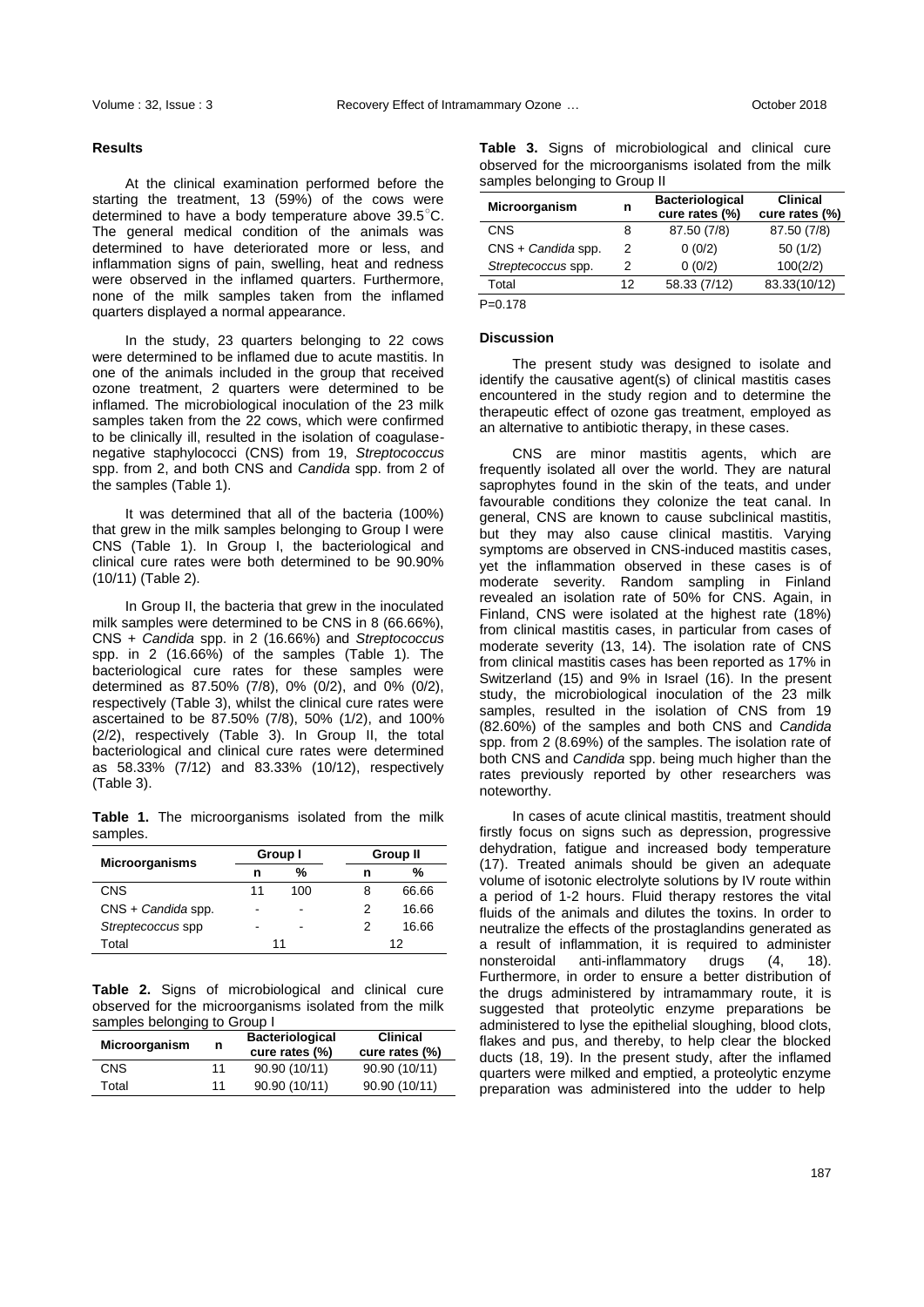clear the ducts that were blocked due to inflammation products, and this procedure was repeated throughout the treatment period. For treatment, firstly, the animals showing signs suggestive of a deteriorated general medical condition, such as a body temperature of ≥39ºC, depression, short and rapid respiration, tremor, fatigue and anorexia, were administered 5-10 L of isotonic electrolyte solutions and 30% dextrose solution by IV route within 1-2 h, as well as an antihistaminic and nonsteroidal anti-inflammatory drugs. Non-steroidal antiinflammatory drugs were administered to neutralize the effects of the prostaglandins generated as a result of inflammation. No mortality was observed in any of the groups throughout the study period.

In clinical mastitis cases, in order to prevent severe tissue damage, it is required to rapidly eliminate the infectious agent from the body. Reports indicate that the most effective method of rapidly eliminating the infectious agent is to administer a combination of parenteral and intramammary antibiotics (5). It has been reported that the bacteriological cure rates of clinical mastitis cases caused by Gram-positive bacteria range from 15.4% to 91.6%, depending on the intervention time, type of antibiotic used for treatment, and administration route and administration period of the antibiotic (20).

Baştan et al. (21) reported the clinical and bacteriological cure rates they achieved with the administration of a combination of intramammary amoxicillin + clavulanic acid + prednisolone and systemic amoxicillin + clavulanic acid for the treatment of acute mastitis as 84% and 88%, respectively. In the present study, the animals included in the antibiotic treatment group were administered with a parenteral antibiotic preparation containing benzylpenicillin procaine and dihydrostreptomycin sulphate and an antimastitis preparation containing novobiocin sodium,<br>neomycin sulphate, procaine penicillin, neomycin sulphate, procaine penicillin, dihydrostreptomycin sulphate and prednisolone into the inflamed quarters. The bacteriological and clinical cure rates achieved with this treatment regimen were both determined as 90.90%. Researchers (22, 23) have reported that a bacteriological cure rate ranging between 70-90% is achieved with the use of beta-lactam antibiotics in the treatment of CNS-induced mastitis cases.

Reports indicate that the administration of ozone gas at a dose range of 10-80 ug/ml does not cause any adverse effect (6, 24). In the present study, 50 mL of an ozone/oxygen gas mixture, containing ozone at a concentration of 60 μg/mL, was aspirated from an ozone generator into a plastic syringe and infused into the teat canal at 24 h intervals for a period of 3 days.

In their study on 19 cows with clinical mastitis, upon assigning the animals to two groups and infusing ozone gas aspirated from an ozone generator into the inflamed quarters of 15 of the cows and administering systemic and local antibiotics to the remaining 4, Ogata and Nagahata (12), determined that 9 (60%) of the 15 cows, which were administered ozone gas, completely healed. They suggested that ozone gas therapy could be an alternative treatment for clinical mastitis. In another study conducted by Yanliang et al. (25) 30 cows with clinical mastitis were randomly allocated to 2 equal groups, such that Group I was given combined ozone gas and antibiotic therapy and Group II was given antibiotic therapy alone. In result, the researchers determined that in Groups I and II, 93.3% (14/15) and 73.33% (11/15) of the animals were cured, respectively. In the present study, the 11 cows included in Group I were administered with intramammary and systemic antibiotics, and their bacteriological and clinical cure rates were both determined as 90.90%. The 11 animals included in Group II, which were administered with ozone gas, displayed bacteriological and clinical cure rates of 58.33% and 83.33%, respectively. The cure rates achieved in the group, which was administered with ozone gas in the present study, were found to be higher than the cure rate reported by Ogata and Nagahata (12) and lower than the cure rate reported by Yanliang et al. (25) for animals administered with combined antibiotic and ozone gas therapy.

In a research conducted on 79 infected udder lobes belonging to 32 lactating cows with clinical mastitis, Enginler et al. (26) randomly assigned the animals to 5 groups and administered Group I with 100 mL of an ozone/oxygen gas mixture, containing ozone at a concentration of 70 μg/mL, into the teat canal at 24 h intervals for a period of 7 days, Group II with cephalosporin by intramuscular route for a period of 5 days, Group III with an ozone/oxygen gas mixture containing ozone at a concentration of 70 μg/mL + antibiotics, Group IV with an ozone/oxygen gas mixture containing ozone at a concentration of 30 μg/mL, and Group V with an ozone/oxygen gas mixture containing ozone at a concentration of 60 μg/mL. The general medical condition of the animals was determined to normalize in Groups I, III and V, and the best clinical and microbiological cure results were achieved in the group, which was administered with a combination of an antibiotic and a high concentration of ozone gas. In the present study, the infected quarters were infused with 50 ml of an ozone/oxygen gas mixture, containing ozone at a concentration of 60 μg/mL, at 24 h intervals for a period of 3 days. The general medical condition of all of the animals returned to normal and the bacteriological and clinical cure rates were determined as 58.33% and 83.33%, respectively. In the present study, the treatment period was shorter than that of the study conducted by Enginler et al. (26) and the amount of ozone gas used for treatment was less than that given to Groups I and V and equal to that administered to Group IV by Enginler et al. (26). The results obtained in the present study being better than the results achieved by Enginler et al. (26) in Group IV with the administration of an equal amount of ozone gas for a longer time period demonstrated the significance of the restoration of the general medical condition in the first place in animals with acute clinical mastitis.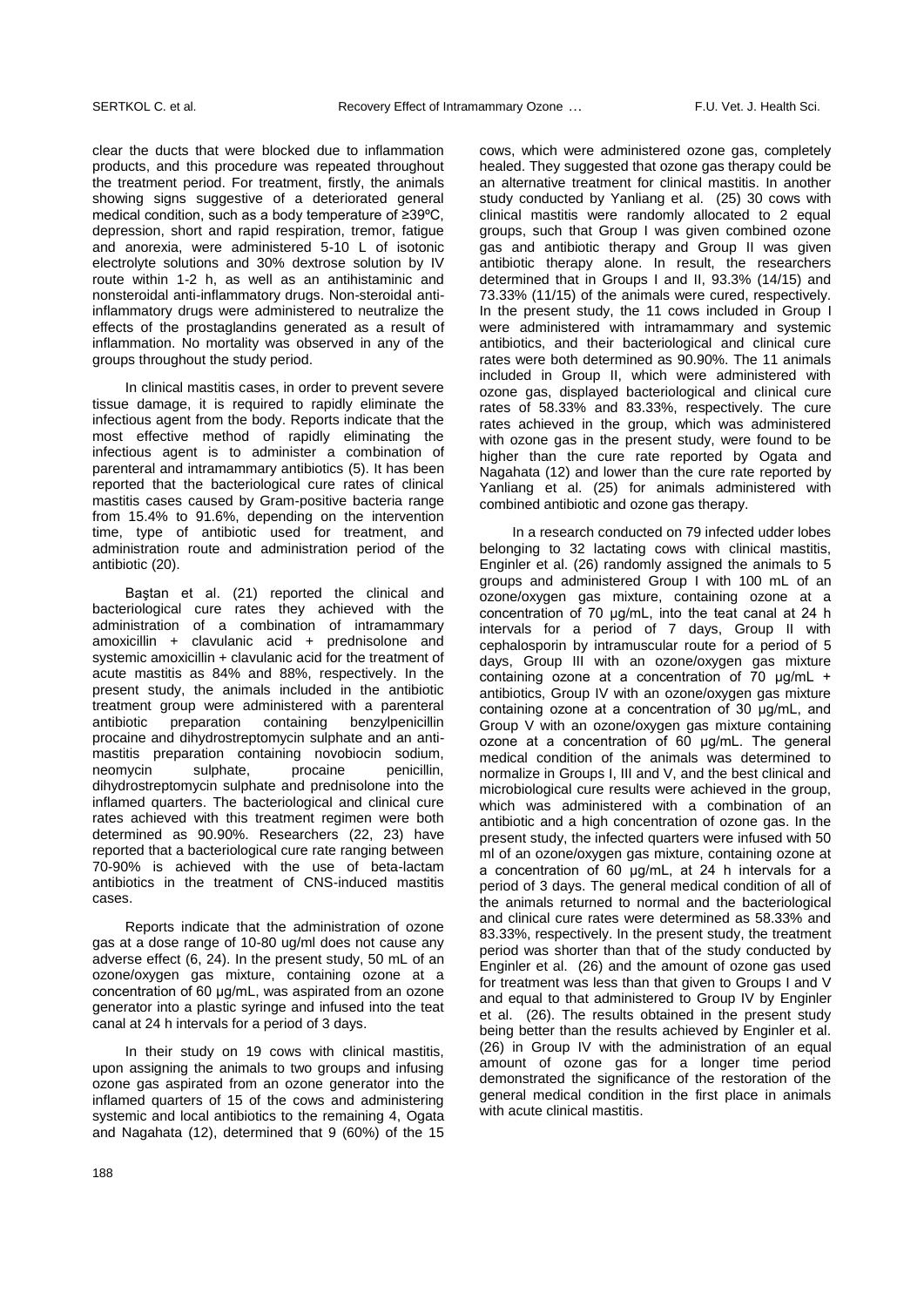Streptococci are ubiquitous bacteria and major mastitis agents. The most significant species of this genus are *S. agalactia*, *S .dysgalactia*, and *S. uberis* (27). In their study in cows with acute clinical mastitis, Ogata and Nagahata (12) determined that *S. uberis* was the microorganism resistant to ozone gas administered by intramammary route. In the present study, *Streptococcus* spp. were isolated from 2 milk samples belonging to the group administered with ozone gas and no subspecies was able to be identified. Treatment with ozone gas yielded bacteriological and clinical cure rates of 0% and 100%, respectively. Thus, it was determined that ozone gas did not have any therapeutic effect in mastitis cases caused by *Streptococcus* spp.

*Candida* spp. are classified as environmental mastitis agents. They emerge after the long-term use of

#### **References**

- 1. De Vliegher S, Fox LK, Piepers S, McDougall S, Barkema HW. Invited review: Mastitis in dairy heifers: nature of the disease, potential impact, prevention and control. J Dairy Sci 2012; 95: 1025-1040.
- 2. Kvapilík J, Hanus O, Barton L, et al. Mastitis of dairy cows and financial losses: an economic meta-analysis and model calculation. Bulgarian J Agric Sci 2015; 21: 1092- 1105.
- 3. Reshi AA, Husain I, Bhat SA, et al. Bovine mastitis as an evolving disease and its impact on the dairy industry. IJCRR 2015; *7*: 48-54.
- 4. Owens WE, Ray JL, Yancey RJ. Comparison of success of antibiotic therapy during lactation and results of antimicrobial susceptibility tesis for bovine mastitis. J Dairy Sci 1997; 80: 313-317.
- 5. Constable P, Pyörala S, Smithj G. Guideliness for antimicrobial use in cattle. In: Guardabasi L, Jensen LB, Kruse H (Editors). Guide to Antimicrobial Use In Animals. Oxford: Blackwell Publishing Ltd, 2008: 143-160.
- 6. Bocci V. Ozone as bioregulator: pharmacology and toxicology of ozone therapy today. J Biol Reg Homeos Ag 1996; 10: 31-53.
- 7. Guzel O, Yıldar E, Erdikmen DO. Medical ozone and It's use in veterinary surgery. J Fac Vet Med Istanbul Univ 2011; 37: 177-184.
- 8. Li I, Tighe RM, Feng F, Ledford JG, Hollingsworth JW. Genes of innate immunity and the biological response to inhaled ozone. J Biochem Mol Toxic 2013; 27: 3-16.
- Ducusin RJT, Nishimura M, Sarashina T, et al.<br>Phagocytosis of boyine blood and milk Phagocytosis polymorphonuclear leukocytes after ozone gas administration in vitro. J Vet Med Sci 2003; 65: 535-539.
- 10. Ohtsuka H, Ogata A, Terasaki N, et al. Changes in leukocyte population after ozonated autohemoa administration in cows with inflammatory diseases. J Vet Med Sci 2006; 68: 175-78.
- 11. Duricic D, Vince S, Ablondi M, et al. Intrauterine ozone treatment of retained fetal membrane in simmental cows. Anim Reprod Sci 2012; 134: 119-124.

antibiotics, and it is reported that antibiotics create a favourable environment for the growth of *Candida* spp.. Furthermore, they are transmitted with contaminated cannulae (28). In the present study, *Candida* spp. grew in 2 milk samples belonging to the group administered with ozone gas, and post-treatment isolation showed that *Candida* spp. grew once more in these two samples after ozone therapy.

As a result, it was concluded that the intramammary administration of ozone gas was very effective in the treatment of CNS-induced acute clinical mastitis cases by enabling both bacteriological and clinical cure, and that ozone could be used as an alternative to antibiotics. On the other hand, ozone gas was found to show no therapeutic effect in mastitis cases caused by *Streptococcus* spp. and *Candida* spp..

- 12. Ogata A, Nagahata H. Intramamary application of ozone therapy to acute clinical mastitis in dairy cows. J Vet Med Sci 2006; 2: 681-686.
- 13. Nevala M, Taponen S, Pyörala S. Bacterial etiology of bovine clinical mastitis–data from Saari Ambulatory Clinic in 2002-2003. Finnish Vet J 2004;110: 363-369.
- 14. Koivula M, Pitkala A, Pyörala S, Mantysaari E. Distribution of bacteria and seasonal and regionaleffects in a new database for mastitis pathogens in Finland. Acta Agric Scand. A Anim Sci 2007; 57: 89-96.
- 15. Schallibaum M. Mastitis-pathogens isolated in Switzerland: 1987-1996. IDF Mastitis Newsletter 2001; 24: 38.
- 16. Shpigel NY, Winkler M, Ziv G, Saran A. Clinical, bacteriological and epidemiological aspects of clinical mastitis in Israeli dairy herds. Prev Vet Med 1998; 35: 1-9.
- 17. Pillet F, Montreuil C, Roy O, et al. Field experience with a single intravenous injection of marbofloxacin 16% in lactating dairy cows with acute clinical mastitis. Revue Med Vet 2013; 164: 537-545.
- 18. Erskine RJ, Wagner S, De Graves FJ. Mastitis therapy and pharmacology. Vet Clin Food Anim Prac 2003; 19: 109-138.
- 19. Roy P, Dorisamy KA, Ramaswamy V. A note on antibiyogram of organisms causing clinical mastitis. Indian Vet J 1991; 68: 898-899.
- 20. Kalmus P, Simojoki H, Pyörala S, et al. Milk haptoglobin, milk amyloid A, and Nasetil-beta-D-glucosaminidase activity in bovines with naturally occurring clinical mastitis diagnosed with a quantitative PCR test. J Dairy Sci 2013; 96: 3662-3670.
- 21. Bastan A, Akan M, Oncel T. Investigation of efficacy of amoxycillin klavulanic acid combination in treatment of clinical mastitis in dairy cows. Vet Hek Mikrobiyol Derg 2001; 1: 51-55.
- 22. McDougall S. Efficacy of two antibiotic treatments in curing clinical and subclinical mastitis in lactating dairy cows. N Z Vet J 1998; 46: 226-232.
- 23. Pyörala S, Pyörala EO. Efficacy of parenteral administration of threeantimicrobial agents in treatment of